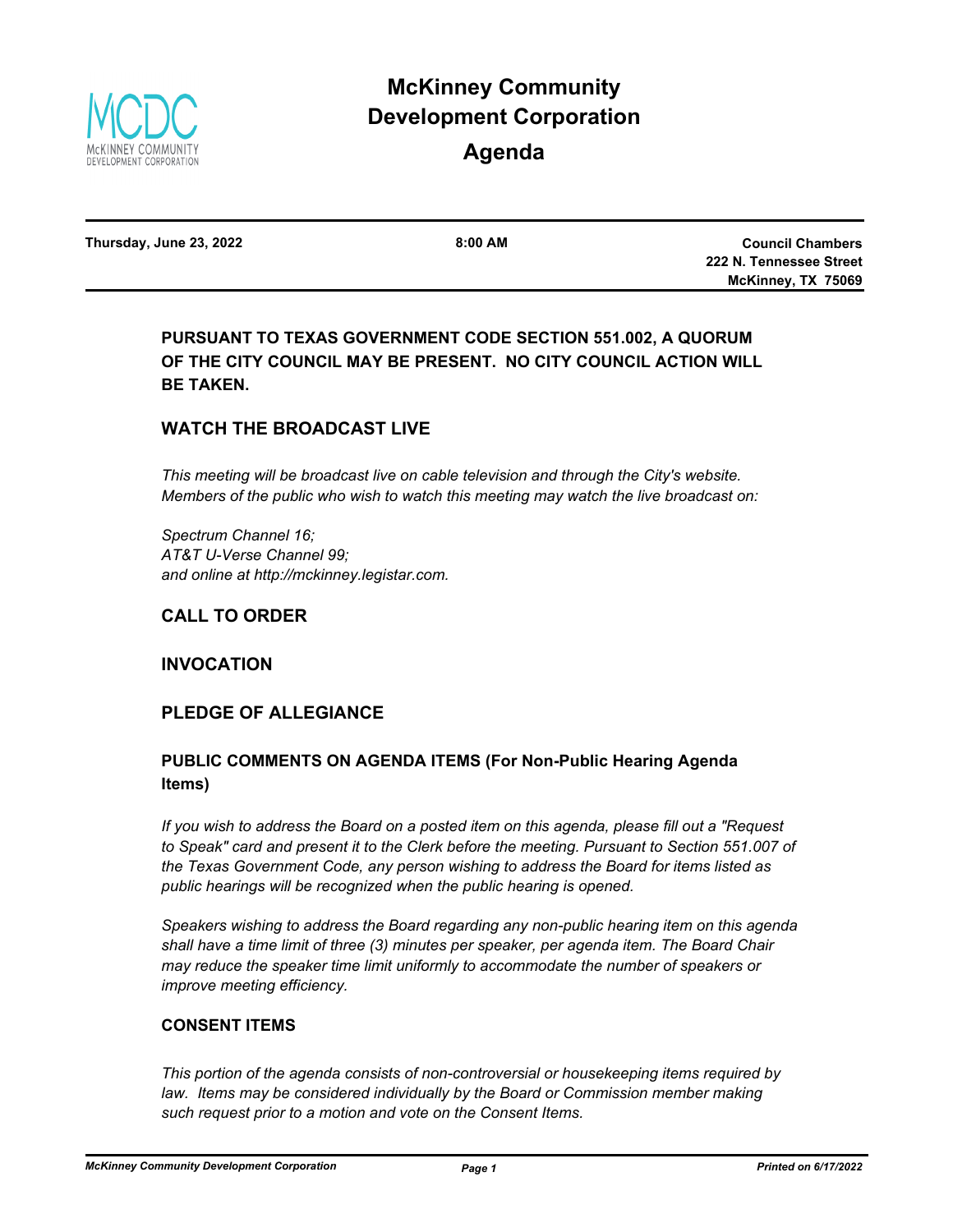| 22-0535        |                                                                                                                                                                                                               | Minutes of the McKinney Community Development                                                                                     |  |
|----------------|---------------------------------------------------------------------------------------------------------------------------------------------------------------------------------------------------------------|-----------------------------------------------------------------------------------------------------------------------------------|--|
|                | Corporation Meeting of May 26, 2022.                                                                                                                                                                          |                                                                                                                                   |  |
|                | <b>Attachments:</b>                                                                                                                                                                                           | <b>Minutes</b>                                                                                                                    |  |
| 22-0536        | <b>Attachments:</b>                                                                                                                                                                                           | <b>Minutes of the McKinney Community Development</b><br>Corporation TUPPS Subcommittee Meeting of June 1, 2022.<br><b>Minutes</b> |  |
| 22-0537        |                                                                                                                                                                                                               | Minutes of the McKinney Community Development<br>Corporation TUPPS Subcommittee Meeting of June 7, 2022.                          |  |
|                | <b>Attachments:</b>                                                                                                                                                                                           | <b>Minutes</b>                                                                                                                    |  |
| 22-0427        | Board Meeting of April 21, 2022<br><b>Attachments:</b>                                                                                                                                                        | Minutes of the Parks, Recreation, and Open Space Advisory<br><b>Minutes</b>                                                       |  |
| <b>REPORTS</b> |                                                                                                                                                                                                               |                                                                                                                                   |  |
| 22-0538        | <b>Financial Report</b>                                                                                                                                                                                       |                                                                                                                                   |  |
|                | <b>Attachments:</b>                                                                                                                                                                                           | <b>May Financial Statement</b>                                                                                                    |  |
|                |                                                                                                                                                                                                               | <b>May Transmittal Letter</b>                                                                                                     |  |
|                |                                                                                                                                                                                                               | <b>May Checks Issued</b>                                                                                                          |  |
| 22-0539        | <b>Board and Liaison Reports</b><br><b>Board Chair</b>                                                                                                                                                        |                                                                                                                                   |  |
|                |                                                                                                                                                                                                               |                                                                                                                                   |  |
|                | <b>City of McKinney</b><br><b>Visit McKinney</b><br><b>McKinney Economic Development Corporation</b><br><b>McKinney Main Street/MPAC</b><br><b>McKinney Parks and Recreation</b><br><b>TUPPS Subcommittee</b> |                                                                                                                                   |  |
|                |                                                                                                                                                                                                               |                                                                                                                                   |  |
|                |                                                                                                                                                                                                               |                                                                                                                                   |  |
|                |                                                                                                                                                                                                               |                                                                                                                                   |  |
|                |                                                                                                                                                                                                               |                                                                                                                                   |  |
|                | <b>Attachments:</b>                                                                                                                                                                                           | <b>Visit McKinney Report</b>                                                                                                      |  |
|                |                                                                                                                                                                                                               | <b>MEDC Report</b>                                                                                                                |  |

**22-0540** [President's Report](http://mckinney.legistar.com/gateway.aspx?m=l&id=23914)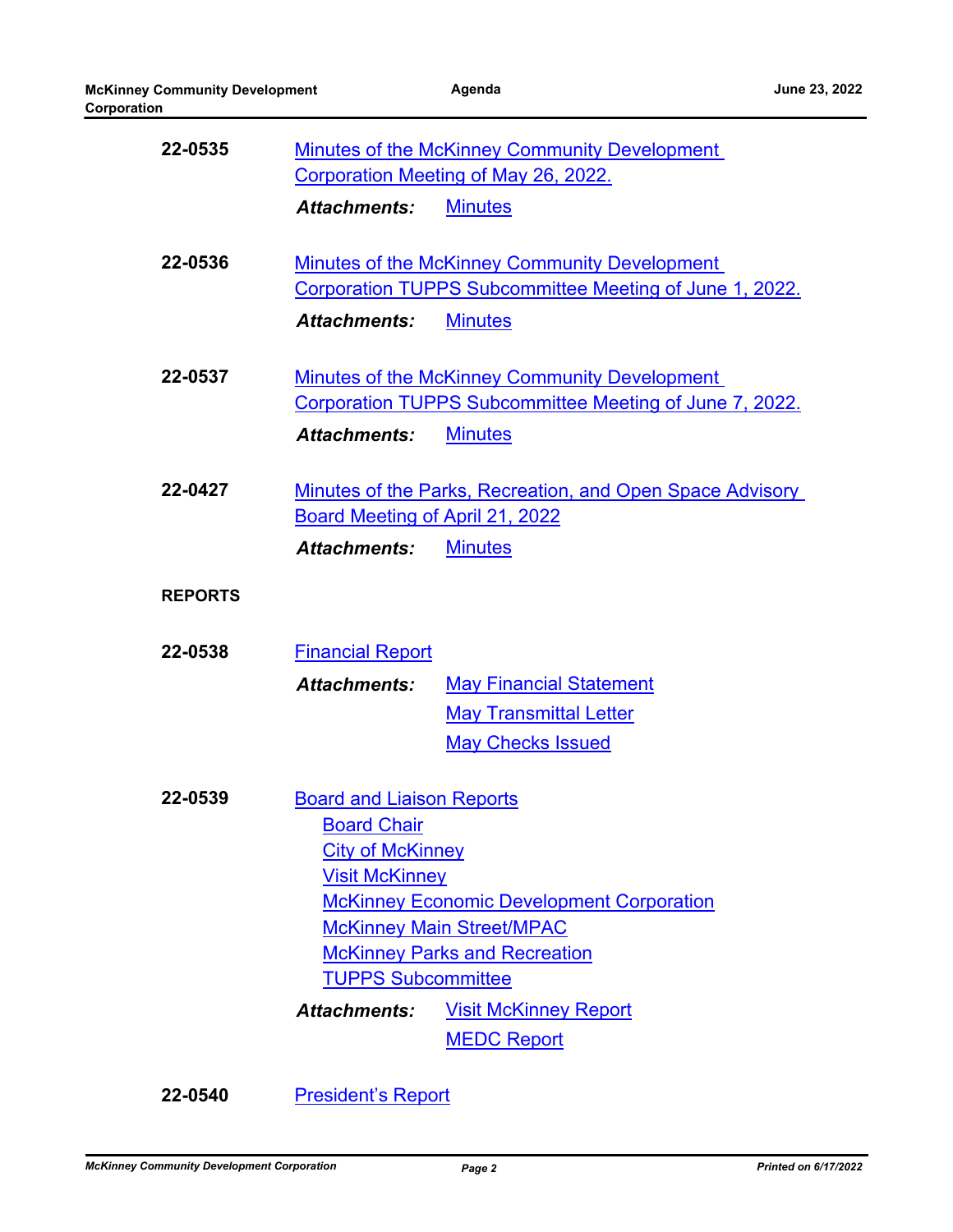| Affachments: | <b>Grant Funds Awarded</b>                     |  |
|--------------|------------------------------------------------|--|
|              | <b>Social Media Metrics May</b>                |  |
|              | <b>Grant Promotion</b>                         |  |
|              | <b>TUPPS Progress Photos</b>                   |  |
|              | Final Report -- PC 22-04 Kiwanis Triathlon     |  |
|              | Final Report -- PC 21-19 McKinney Philharmonic |  |
|              | <b>Orchestra</b>                               |  |
|              | <b>Final Report - 22-07 Empty Bowls</b>        |  |
|              | <b>Parks &amp; Rec Summer Guide</b>            |  |
|              | <b>Apex Centre Summer Guide</b>                |  |
|              | <b>Senior Rec Center Summer Guide</b>          |  |
|              | <b>Library Summer Activity Guide</b>           |  |

#### **REGULAR AGENDA**

| 22-0541 | <b>Consider/Discuss Promotional and Community Event Grant</b> |
|---------|---------------------------------------------------------------|
|         | Application Submitted by McKinney Lacrosse Club (PC           |
|         | #22-14) in the Amount of \$3,100.00 for the Advertising,      |
|         | Marketing and Promotion of the 2022 Fall Turlaxin'            |
|         | Tournament.                                                   |
|         |                                                               |

[Application Packet](http://McKinney.legistar.com/gateway.aspx?M=F&ID=2feeda34-aae4-40a2-993b-f0652c85d844.pdf) **[Presentation](http://McKinney.legistar.com/gateway.aspx?M=F&ID=45bdc4f7-6391-4766-8197-390e23a3a14d.pdf)** *Attachments:*

**22-0542** [Consider/Discuss Promotional and Community Event Grant](http://mckinney.legistar.com/gateway.aspx?m=l&id=23924)  Application Submitted by McKinney Repertory Theatre (PC #22-15) in the Amount of \$11,855.00 for the Advertising, Marketing and Promotion of the 2022-2023 Show Season **Including Twenty-Two Performances of Five Unique Shows.** [Application Packet](http://McKinney.legistar.com/gateway.aspx?M=F&ID=d1443066-26fd-4162-b5b5-9558d08dcd1c.pdf) *Attachments:*

**[Presentation](http://McKinney.legistar.com/gateway.aspx?M=F&ID=16865ebe-251c-47cf-8ce1-469f0980f74d.pdf)** 

**22-0543** Consider/Discuss Promotional and Community Event Grant [Application Submitted by Odysseus Chamber Orchestra \(dba](http://mckinney.legistar.com/gateway.aspx?m=l&id=23925)  McKinney Philharmonic Orchestra) (PC #22-16) in the Amount of \$13,970.00 for the Advertising, Marketing and Promotion of the 2022-2023 Concert Season Including Six Performances.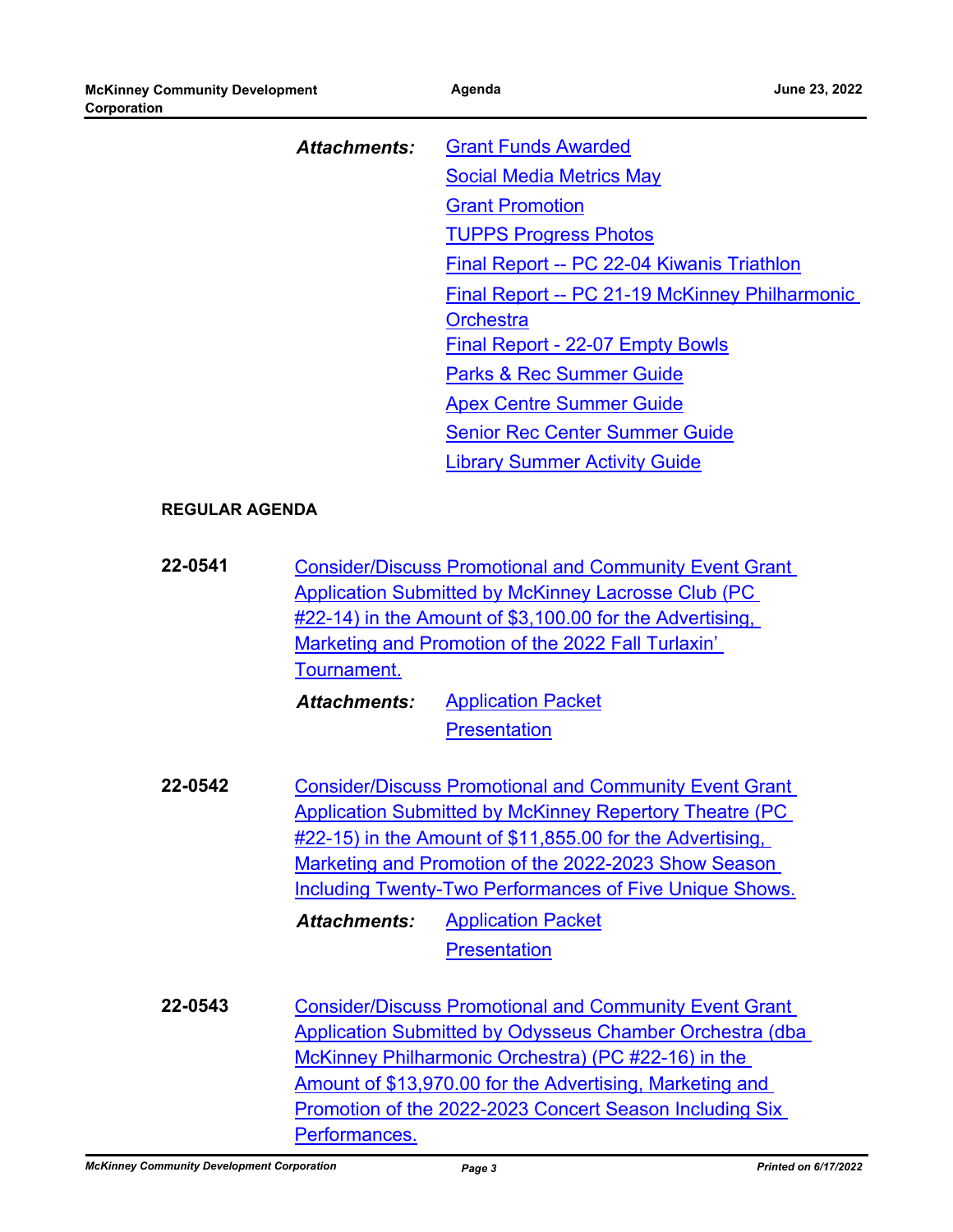#### [Application Packet](http://McKinney.legistar.com/gateway.aspx?M=F&ID=f94f778c-00fa-499b-b9a3-8a55f82a938d.pdf) **[Presentation](http://McKinney.legistar.com/gateway.aspx?M=F&ID=9a617c15-8123-4004-a983-47cbb753ff53.pdf)** *Attachments:*

**22-0544** Consider/Discuss Promotional and Community Event Grant [Application Submitted by Heritage Guild of Collin County \(PC](http://mckinney.legistar.com/gateway.aspx?m=l&id=23927)  22-17) in the Amount of \$13,960.00 for the Advertising, Marketing and Promotion of Farmers Market, Bar Wars, Murder Mystery, Legends of McKinney Ghost Walk, and Holiday Tour of Homes.

[Application Packet](http://McKinney.legistar.com/gateway.aspx?M=F&ID=99f98ee6-d8f1-4434-9e09-708fe10f3d6d.pdf) **[Presentation](http://McKinney.legistar.com/gateway.aspx?M=F&ID=72082363-6db4-491f-b014-428ddcc59a2d.pdf)** *Attachments:*

**22-0545** [Consider/Discuss Promotional and Community Event Grant](http://mckinney.legistar.com/gateway.aspx?m=l&id=23928)  Application Submitted by Legacy Keepers of Old East McKinney (PC #22-18) in the Amount of \$14,640.00 for the Advertising, Marketing and Promotion of the 2022 Día De Los Muertos Celebration.

> [Application Packet -- 22-18 Legacy Keepers Dia](http://McKinney.legistar.com/gateway.aspx?M=F&ID=9d87e22a-dadd-493f-84a4-0ceac470c643.pdf)  de los Muertos **[Presentation](http://McKinney.legistar.com/gateway.aspx?M=F&ID=9196060d-64c7-4813-b653-dc39d67c7c53.pdf)** *Attachments:*

**22-0546** [Consider/Discuss Promotional and Community Event Grant](http://mckinney.legistar.com/gateway.aspx?m=l&id=23929)  Application Submitted by McKinney Rotary Foundation (PC #22-19) in the Amount of \$7,500.00 for the Advertising, Marketing and Promotion of the 2022 Parade of Lights. [Application Packet](http://McKinney.legistar.com/gateway.aspx?M=F&ID=a9559b86-4b87-4783-b309-cc9eaa898897.pdf) **[Presentation](http://McKinney.legistar.com/gateway.aspx?M=F&ID=f1918862-8c26-4538-9baf-bb9339b81b4b.pdf)** *Attachments:*

**22-0547** Consider/Discuss Promotional and Community Event Grant [Application Submitted by McKinney Main Street \(PC #22-20\)](http://mckinney.legistar.com/gateway.aspx?m=l&id=23931)  in the Amount of \$12,000.00 for the Advertising, Marketing and Promotion of 2022 Oktoberfest and 2022 Home for the Holidays Events.

*Attachments:* [Application Packet](http://McKinney.legistar.com/gateway.aspx?M=F&ID=a847d6f1-5f40-4d8f-9568-99347af7efc3.pdf)

**22-0548** [Consider/Discuss Promotional and Community Event Grant](http://mckinney.legistar.com/gateway.aspx?m=l&id=23932)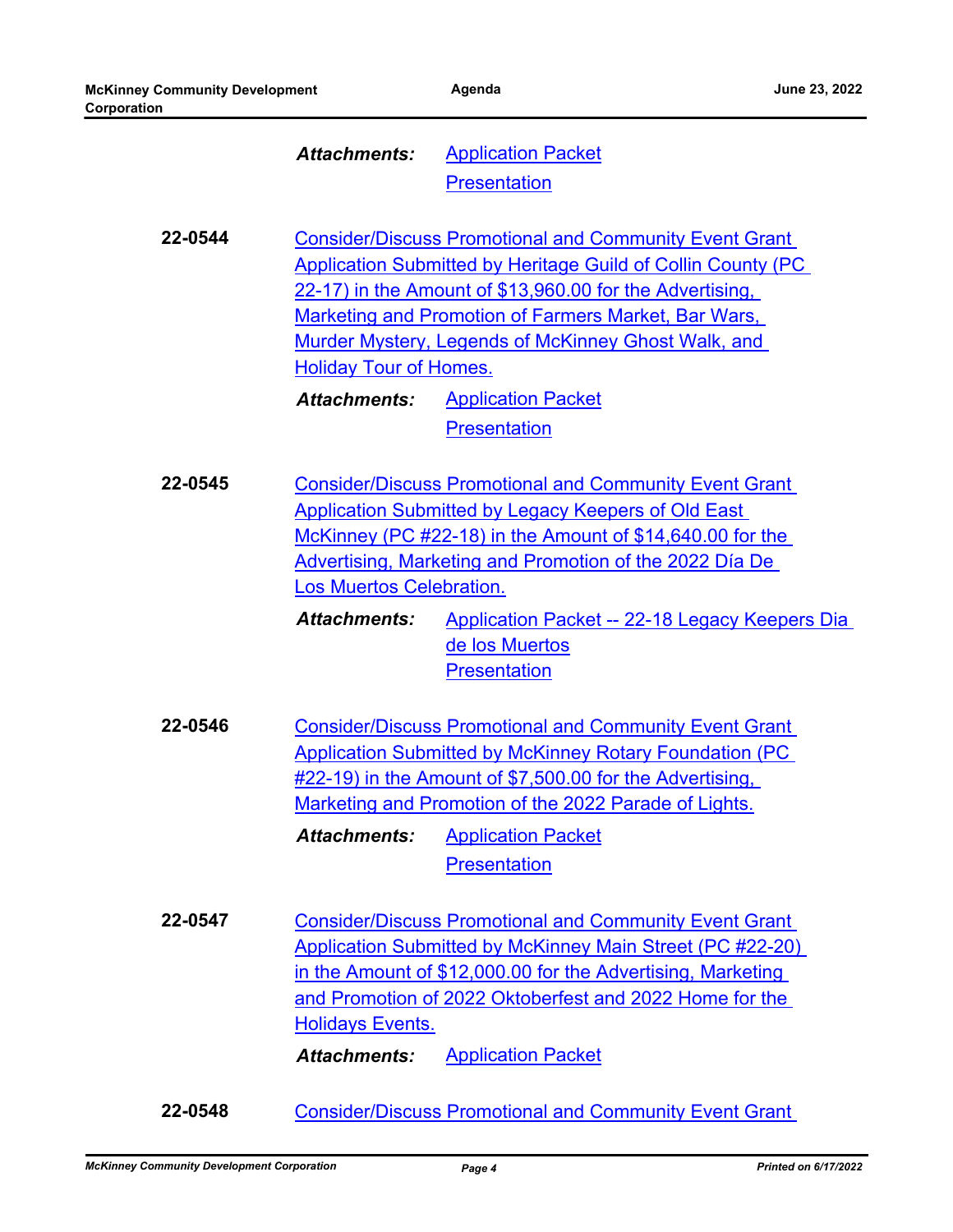|         | <b>Application Submitted by Collin County Master Gardeners</b><br>Association (PC #22-21) in the Amount of \$10,000.00 for the<br><b>Advertising, Marketing and Promotion of The 2023 Garden</b><br>Show.                                                                        |                                                                                                                                                                                                                                                 |  |
|---------|----------------------------------------------------------------------------------------------------------------------------------------------------------------------------------------------------------------------------------------------------------------------------------|-------------------------------------------------------------------------------------------------------------------------------------------------------------------------------------------------------------------------------------------------|--|
|         | <b>Attachments:</b>                                                                                                                                                                                                                                                              | <b>Application Packet</b>                                                                                                                                                                                                                       |  |
|         |                                                                                                                                                                                                                                                                                  | <b>Presentation</b>                                                                                                                                                                                                                             |  |
| 22-0549 | <b>Consider/Discuss Promotional and Community Event Grant</b><br>Application Submitted by SBG Hospitality (PC #22-22) in the<br>Amount of \$10,000.00 for the Advertising, Marketing and<br>Promotion of the 2022 McKinney Wine and Music Festival.                              |                                                                                                                                                                                                                                                 |  |
|         | <b>Attachments:</b>                                                                                                                                                                                                                                                              | <b>Application Packet</b>                                                                                                                                                                                                                       |  |
|         |                                                                                                                                                                                                                                                                                  | <b>Presentation</b>                                                                                                                                                                                                                             |  |
| 22-0550 | <b>Consider/Discuss Promotional and Community Event Grant</b><br><b>Application Submitted by Adriatica Business Association (PC)</b><br>$\#22-23$ ) in the Amount of \$2,500.00 for the Advertising,<br>Marketing and Promotion of the Fall 2022 Events in Adriatica<br>Village. |                                                                                                                                                                                                                                                 |  |
|         | <b>Attachments:</b>                                                                                                                                                                                                                                                              | <b>Application Packet</b>                                                                                                                                                                                                                       |  |
|         |                                                                                                                                                                                                                                                                                  | <b>Presentation</b>                                                                                                                                                                                                                             |  |
| 22-0551 |                                                                                                                                                                                                                                                                                  | <b>Consider/Discuss Promotional and Community Event Grant</b><br><b>Application Submitted by Meals on Wheels in the Amount of</b><br>\$3,000.00 for the Advertising, Marketing and Promotion of<br>the 2022 I Spy McKinney Adventure and Event. |  |
|         | <b>Attachments:</b>                                                                                                                                                                                                                                                              | <b>Application Packet</b>                                                                                                                                                                                                                       |  |
|         |                                                                                                                                                                                                                                                                                  | <b>Presentation</b>                                                                                                                                                                                                                             |  |
| 22-0552 | McKinney.                                                                                                                                                                                                                                                                        | Update on Low-Income/Affordable Housing Resources in                                                                                                                                                                                            |  |
|         | <b>Attachments:</b>                                                                                                                                                                                                                                                              | <b>Presentation</b>                                                                                                                                                                                                                             |  |
| 22-0553 |                                                                                                                                                                                                                                                                                  | Consider/Discuss/Act on a Request from Habitat for<br>Humanity of Collin County to Extend the Term of the Loan<br><b>Agreement Executed with McKinney Community</b>                                                                             |  |